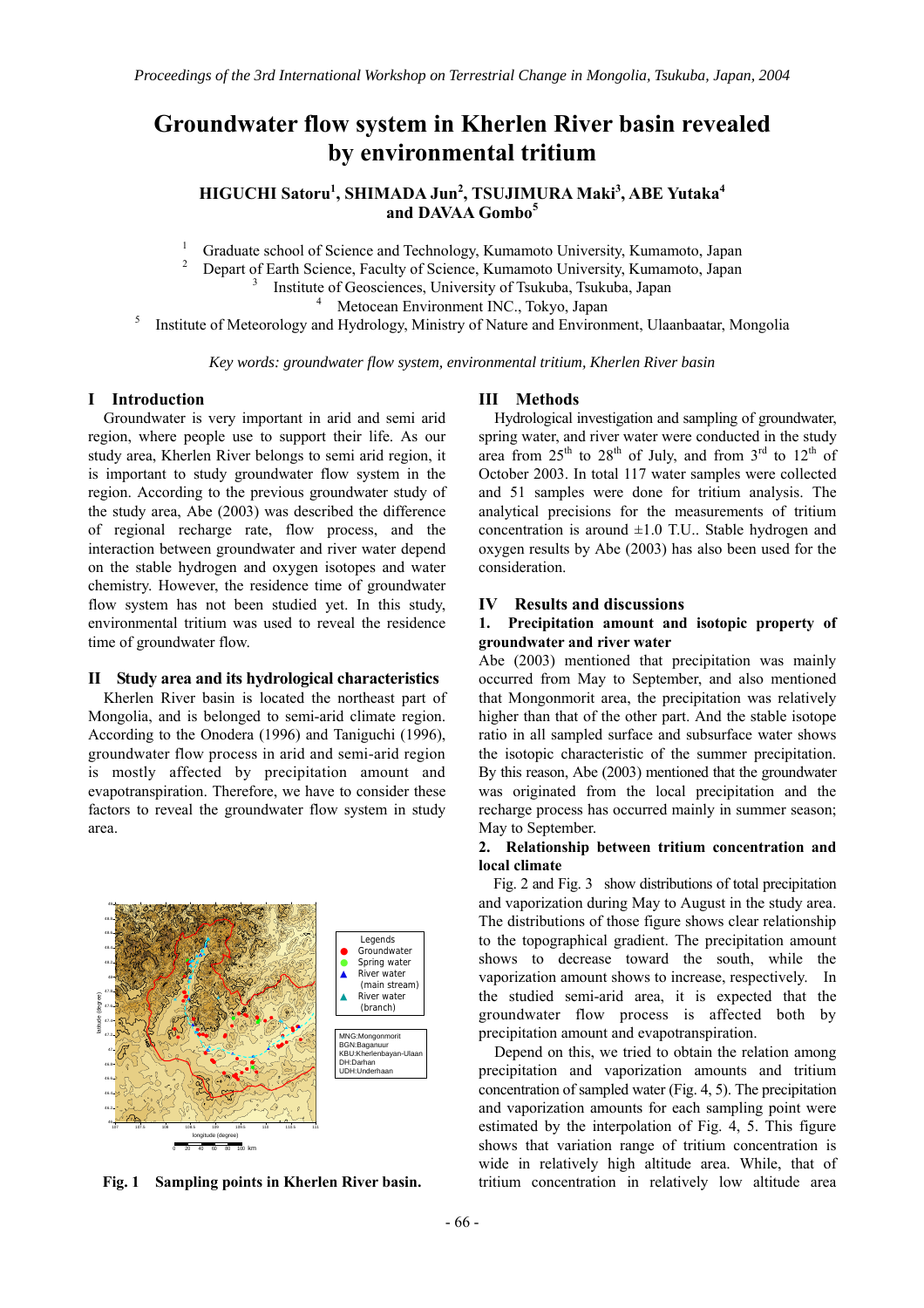ranges relatively narrow. Therefore, the altitudinal difference of tritium concentration range could be explained by precipitation or vaporization difference.



Fig. 2 Distribution of Fig. 3 **mean precipitation amountduring May-Aug. (After ATLAS for Kherlen River)**

**Fig. 3 Distribution of mean vaporization amount during May-Aug. (After ATLAS for Kherlen River)** 



Fig. 4 Relationship **among tritium concentration, altitude, vaporization.** 

Fig. 5 Relationship **among tritium concentration, altitude, precipitation.** 

## **3. Classification of groundwater type**

Fig. 6 shows the relation of tritium concentration, precipitation amount and  $\delta^{18}$ O rate. Based on this figure, we tried to classify of the groundwater type in the study area into four types depend on their regional climatic and isotopic characteristics. Four typical groundwater types are as follows;

- 1) Type A: high tritium concentration with relatively high precipitation and low  $\delta^{18}O$  ratio
- 2) Type B: low tritium concentration with middle precipitation and middle  $\delta^{18}$ O ratio
- 3) Type C: high tritium concentration with middle precipitation and middle  $\delta^{18}$ O ratio
- 4) Type D: low tritium concentration with relatively low precipitation and high  $\delta^{18}$ O ratio

Fig. 7 shows distribution map of four types of groundwater. In this figure, Type A located in upstream area, while Type B and Type D distributed eastern or southern downstream area. The mixed area of Type B and Type C was located in the midstream area of the Kherlen River basin. According to this distribution pattern, it is possible



**Fig. 6 Distribution of**  $\delta^{18}$ **O ratio in groundwater on the relation figure of tritium concentration and precipitation.** 



**Fig. 7 Classification of groundwater type. Using tritium concentration, precipitation and δ18O.** 

to classify into four typical groundwater areas in the study basin (Fig. 7).

#### **4. Estimation of residence time**

In order to estimate the residence time of four groundwater type areas, the time-series variation of tritium concentration in precipitation measured by IAEA was used. In Mongolia, the precipitation data at Ulaanbaatar was measured from 1990 to 2000. In addition, the data from 1970 to 1983 is extracted from precipitation at Habarovsk in Russia, where is close in latitude as Mongolia. The lack of data from 1950 to 1970 was recovered by the estimation from the data at Ottawa in Canada (IAEA, 1953-2002). The data before 1950, the mean value between 4-25T.U. is used (natural level of tritium concentration in precipitation by GAT, 1980). The residence time estimation uses piston flow model. In addition, two cross sections along the representative slope were shown to understand the isotopic changes including tritium concentration. The residence time of each groundwater type are shown as follows: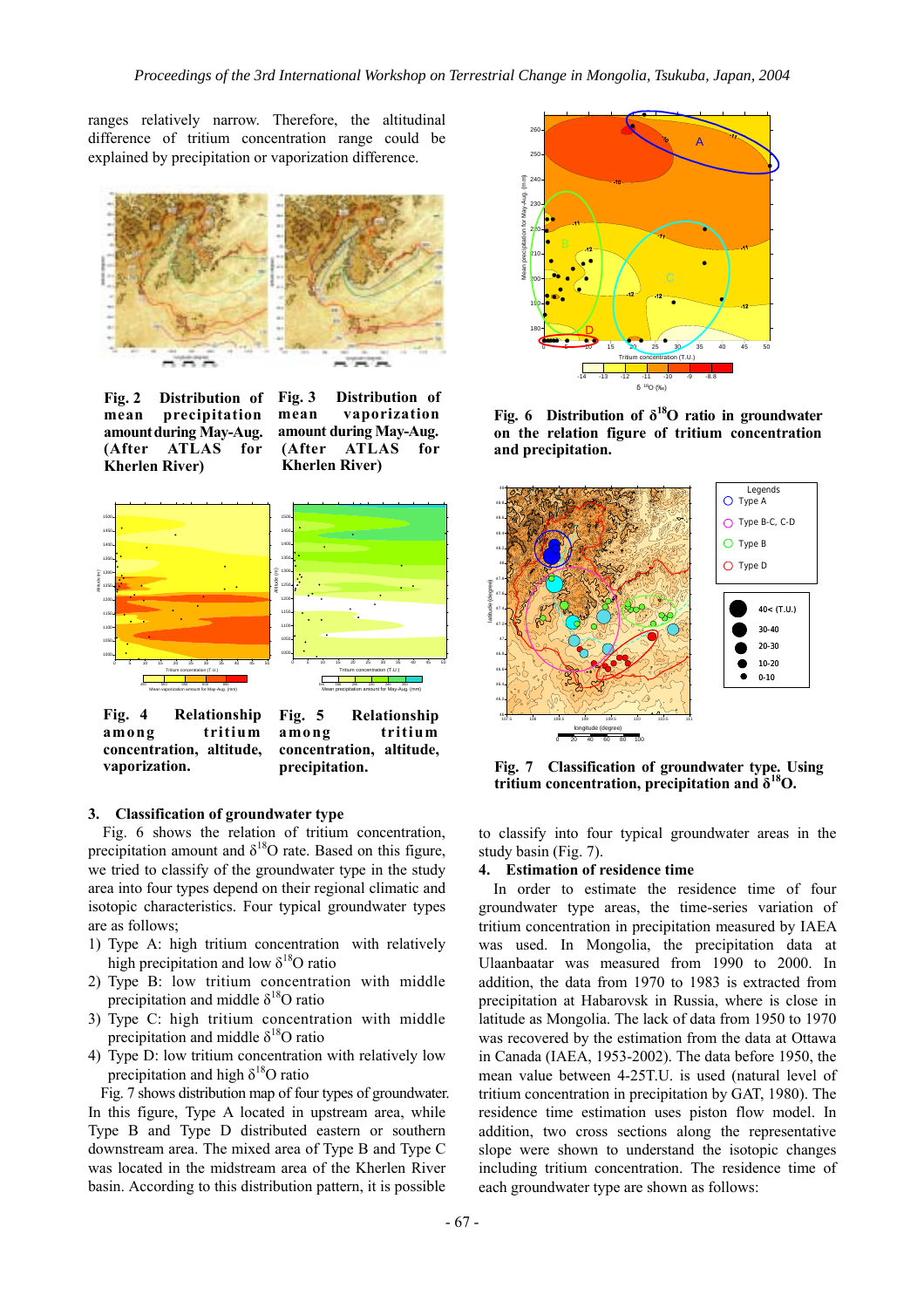#### 1) Type A

Groundwater in this area showed the similar value as recent precipitation (Fig. 8). Estimated concentration range of this type groundwater almost covers the tritium variation in precipitation. Thus, residence time of this groundwater estimated to be relatively short after infiltration. As well, groundwater flow system was thought to be active because of less low tritium concentration groundwater.



**Fig. 8 Residence time of Groundwater in Type A area estimated from time series variation of tritium concentration in precipitation.**

#### 2) Type B-C, Type C-D

In the cross section of this area, d-excess and tritium range widely along the slope section. In detail, the d-excess decrease against tritium concentration increase. Thus, both groundwater with long residence time from the mountain and the recently recharged groundwater are existed in the same plain.

Fig. 9 shows the residence time of these groundwater types estimated from time series variation of tritium concentration in precipitation. Min value shows completely different from precipitation, while max value shows the similar concentration to the precipitation trend. Estimated recharge year from the min value is in the 1930's, while max value is quite recent. Thus, it is thought that groundwater in this area has wide range of the residence time.



Fig. 9 Residence time of Groundwater in Type **B-C and C-D areas estimated from time series variation of tritium concentration in precipitation.**

3) Type B, Type D

Here, Type D is shown as an example because of similarity between Type B and Type D.

In the cross section of type D area, d-excess and tritium range narrow along the slope section. In detail, the d-excess shows relatively steady and tritium concentrations were also steady with very low values. By this reason, locally recharged groundwater with long residence time is existed locally. This means the recharge process in this area thought to be less active.

Fig. 10 shows the residence time of Type D groundwater estimated from time series variation of tritium concentration in precipitation. This groundwater shows completely different from the precipitation. Max and min values indicate the estimated recharge year in the 1950's and over. Thus, the residence time of this groundwater type is very long around 50 years at least, and the recharge rate is thought to be very few.



**Fig. 10 Residence time of Groundwater in Type D area estimated from time series variation of tritium concentration in precipitation.** 

#### **5. Hydrological property of river water**

Fig. 12, 13 show the variation of river discharge and tritium concentration along the Kherlen River. In the upstream area, there are many branches that flow into the



**Fig. 11 Distribution of tritium concentration in river water.**